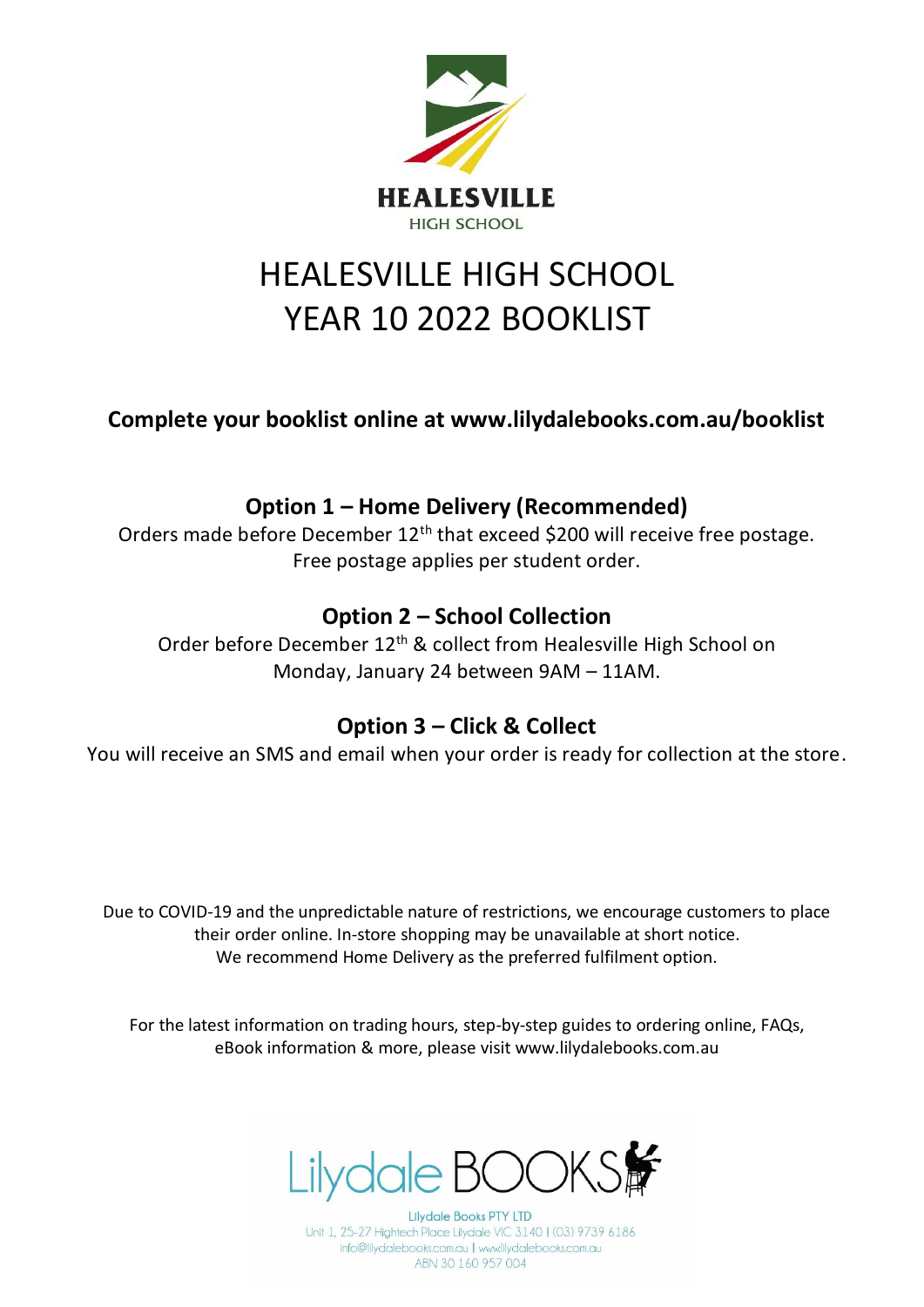#### **TOTAL PRICE**

| <b>RT / CERAMICS</b>                                                                                                                                         |                  |
|--------------------------------------------------------------------------------------------------------------------------------------------------------------|------------------|
| 1 FINELINER ARTLINE BLACK 0.4MM                                                                                                                              | \$2.85           |
| 1 2B PENCIL                                                                                                                                                  | \$0.65           |
| 1 4B PENCIL                                                                                                                                                  | \$0.65           |
| 1 6B PENCIL                                                                                                                                                  | \$0.65           |
| 1 ERASER (LARGE)                                                                                                                                             | \$0.55           |
| 1 48 PAGE A4 BINDER BOOK                                                                                                                                     | \$0.65           |
| 1 A3 VISUAL DIARY 120 PAGE 110GSM                                                                                                                            | \$7.85           |
| <b>ENGLISH</b>                                                                                                                                               |                  |
| <b>GROWING UP ASIAN IN AUSTRALIAPUNG</b>                                                                                                                     | \$29.95          |
| AUSTRALIAN SCHOOLMATE OXFORD DICTIONARY 6E (Retain from                                                                                                      |                  |
| previous year)                                                                                                                                               | \$23.95          |
| 1 DOCUMENT WALLET FOOLSCAP SLIMPICK BUFF                                                                                                                     | \$0.85           |
| 2 96 PAGE A4 BINDER BOOK                                                                                                                                     | \$1.90           |
| 1 2D RING FOLDER A4 25MM                                                                                                                                     | \$3.95           |
| 2 50 REFILLS LINED PAPER 7MM                                                                                                                                 | \$3.90           |
|                                                                                                                                                              |                  |
| <b>COMMERCE</b>                                                                                                                                              |                  |
| 1 96 PAGE A4 BINDER BOOK                                                                                                                                     | \$0.95           |
| <b>FOOD</b>                                                                                                                                                  |                  |
| 1 96 PAGE A4 BINDER BOOK                                                                                                                                     | \$0.95           |
|                                                                                                                                                              |                  |
| <b>GEOGRAPHY</b>                                                                                                                                             |                  |
| 1 96 PAGE A4 BINDER BOOK                                                                                                                                     | \$0.95           |
|                                                                                                                                                              |                  |
| <b>HISTORY</b>                                                                                                                                               |                  |
| 1 96 PAGE A4 BINDER BOOK                                                                                                                                     | \$0.95           |
|                                                                                                                                                              |                  |
| <b>INSTRUMENTAL MUSIC</b><br>1 A4 DISPLAY BOOK 20 POCKETS REFILLABLE                                                                                         | \$1.45           |
|                                                                                                                                                              |                  |
| <b>LANGUAGES: JAPANESE</b>                                                                                                                                   |                  |
| IITOMO 3&4 STUDENT BOOK + EBOOK 2E (Retain text from Year 9)                                                                                                 | \$58.95          |
| 1 96 PAGE A4 EXERCISE BOOK                                                                                                                                   | \$1.10           |
|                                                                                                                                                              |                  |
| <b>MATHEMATICS: GENERAL</b>                                                                                                                                  |                  |
| CAMBRIDGE ESSENTIAL MATHEMATICS CORE FOR THE VICTORIAN                                                                                                       |                  |
| <b>CURRICULUM YEAR 10 STUDENT BOOK + EBOOK</b>                                                                                                               | \$72.95          |
| MATHS MATE 10 AC HOMEWORK PROGRAM5TH EDITION                                                                                                                 | \$14.95          |
| NELSON MATHS BOOK 4 STUDENT WORKBOOK (NEW EDITION FOR 2022)                                                                                                  | \$15.95          |
| 1 CALCULATOR ABACUS SX-II MATRIXN SCIENTIFIC (Retain from previous                                                                                           |                  |
| year)                                                                                                                                                        | \$26.95          |
| 4 96 PAGE A4 EXERCISE BOOK                                                                                                                                   | \$4.40           |
| 1 64 PAGE A4 EXERCISE BOOK (Summary book)                                                                                                                    | \$0.90           |
| 1 GRAPH PAD 25 LEAF 2MM A4<br>* Students who have purchased a second hand textbook and would like access to the Interactive eBook can purchase the following | \$1.90           |
| eBook:                                                                                                                                                       |                  |
| CAMBRIDGE ESSENTIAL MATHEMATICS CORE FOR THE VICTORIAN                                                                                                       |                  |
| CURRICULUM YEAR 10 REACTIVATION CODE (eBook only)                                                                                                            | \$19.95          |
|                                                                                                                                                              |                  |
| <b>MEDIA</b>                                                                                                                                                 |                  |
| 1 A3 SKETCH BOOK 20 PAGE                                                                                                                                     | \$3.35           |
| 1 USB 16GB FLASH DRIVE<br>1 BLACK TEXTA ARTLINE 70                                                                                                           | \$6.50<br>\$3.75 |
| 1 HEADPHONES MINIJAC 3.5MM INPUT (Students can bring their own                                                                                               |                  |
| headphones)                                                                                                                                                  | \$5.95           |
|                                                                                                                                                              |                  |